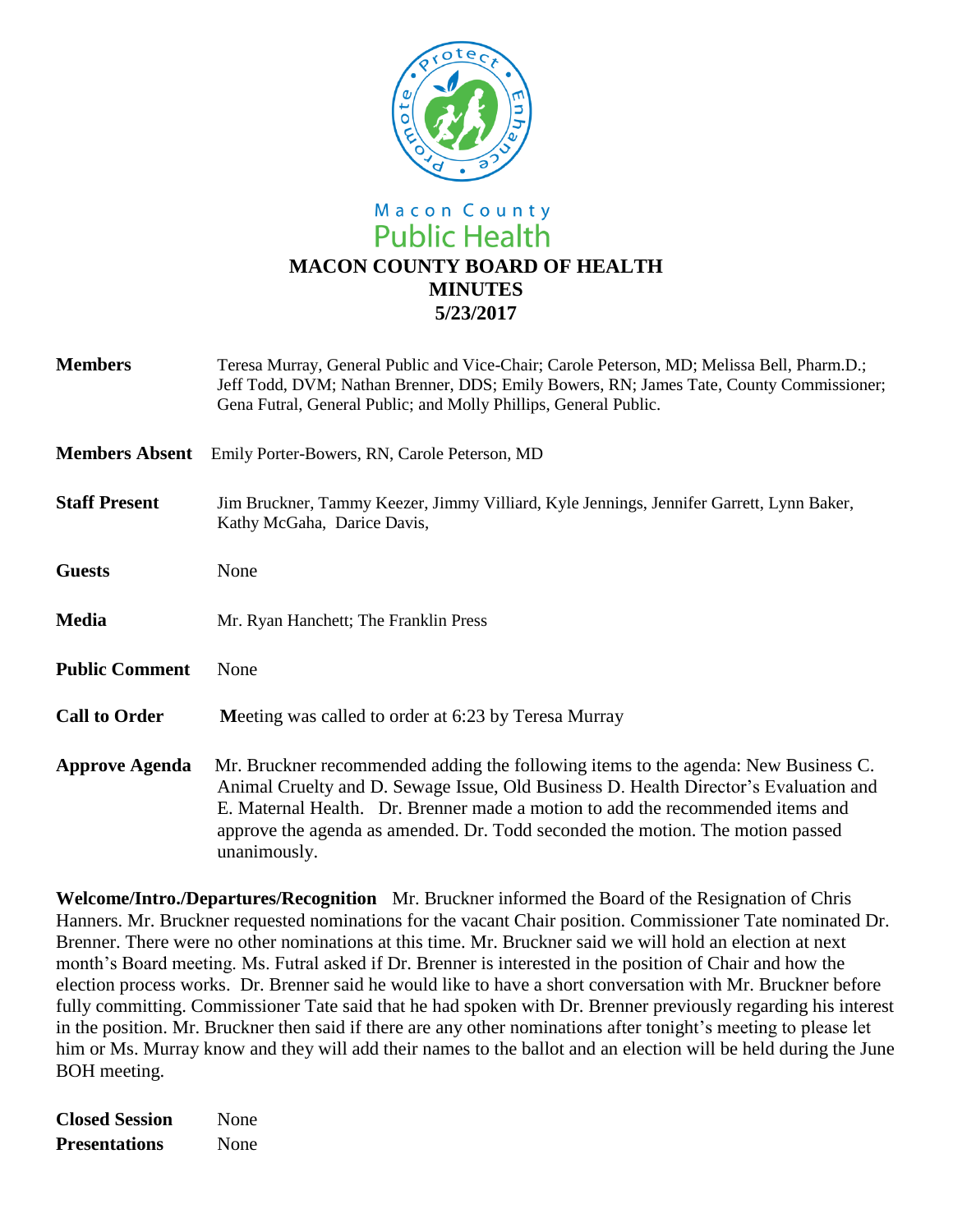**Approve Minutes of Previous Meeting** Dr. Todd made a motion to accept the minutes as presented. Ms. Futral seconded the motion. The motion passed unanimously.

# **Old Business**

**A. Community Health Grant Update –** Mr. Bruckner said MCPH was notified that we are the recipients of the Community Health Grant and will receive \$150,000 per year for the next 3 years. This grant money will be used to fund the positions of Nurse Practitioner, Behaviorist and Medical Office Assistant. We have not notified the county of this grant money yet, as we wanted to inform the Board of Health first. We will be attending the County Commissioners meeting next month. This grant will allow us to see more primary care patients. The Nurse Practitioner will be a full time contracted position. The Nurse Practitioner will be seeing Employee Health and Primary Care patients. Ms. Futral asked if the NP can see prenatal patients. Mr. Bruckner said no because the grant is very specific on exactly what the position can do. Commissioner Tate asked if there is an NP available for hire. Mr. Bruckner said we have had a part time (8 hours per week) position has been open for over a year, but now that we have a full time position available we should be able to fill it. Ms. Futral asked if the fee structure would be different for the NP than a physician. Mr. Bruckner said no our fee scale is the same, the reimbursement can be different depending on the payer some fees are reimbursed differently for physicians vs. NP's.

**B. Rabies Clinic Update** Mr. Jennings said we began keeping records of the number of rabies vaccinations administered during rabies clinics in 1992. In 1997 we began holding clinics in the spring and fall. We would administer 1,000 – 2,000 vaccinations per clinic. Those numbers peaked in 2009 and since then we have been on a steady decline. We have averaged 800 vaccines administered per clinic in the past 4 years. The reason for the decline in numbers is that we have several more low cost vaccinators now than we did years ago. We just held a rabies clinic and the numbers stayed the same. Dr. Brenner asked if raising the price from \$5 to \$10 may have affected the numbers. Mr. Jennings said possibly and Dr. Todd said that \$5 would not cover the cost of the vaccination. Dr. Brenner talked about the decline and asked if we need to consider going in a different direction. Mr. Jennings then noted that we did not see any hunting trucks with multiple dogs come through at the most recent clinic and that this may be because the hunting dogs come mostly from Georgia or South Macon area and Rabun County held a clinic the week before ours. Mr. Jennings explained that we try to involve all of the area vets to help run the clinics and have them at various locations throughout the county. Mr. Bruckner said by law we have to have one health department sponsored rabies clinic per year and that if we need to we can possibly go to one per year. Ms. Futral asked if MCPH supplies the rabies vaccine. Dr. Todd said that the vet's supply the vaccines, syringes and tags and the health department supplies the manpower and certificate of vaccination. He also said that the vet's along with the health department have to pay employees to work the clinics and there is advertising cost for the health department which also adds to the cost. Dr. Todd would like to see further discussions about going to one clinic per year.

**C. FY18 Budget Update –** Mr. Bruckner explained that we have met with the County Manager, Derek Roland, regarding the FY18 budget and Ms. Keezer is going to go over the FY18 Manager's Recommended Budget which includes changes based on what MCPH requested. Ms. Keezer began by providing a review of what the BOH had supported as our submission to the County Manager. First, she stated that we had proposed an increase in revenues of \$184,552 over FY 17. Proposed changes included an increase in flu vaccine by \$16,000, foreign travel vaccines by \$35,000, Medicaid Cost Settlement by \$15,000, Onsite Waste Water by \$15,000 and various other revenues that equaled \$4,500. Additionally, we are projected to spend \$93,000 of Medicaid Cost Settlement that has already been received toward expenses next year. Next, Ms. Keezer stated we had projected a 7.2% increase or \$427,982 in expenses over FY 17. The requested increases include the replacement of five vehicles of approximately \$188,320, computer replacements \$46,400, staffing \$124,000, vaccines \$37,000, phones \$16,000 which would be smart phones for Environmental Health and on call staff, providers \$31,834 coverage for Dr. Dewhurst when he is out of the office.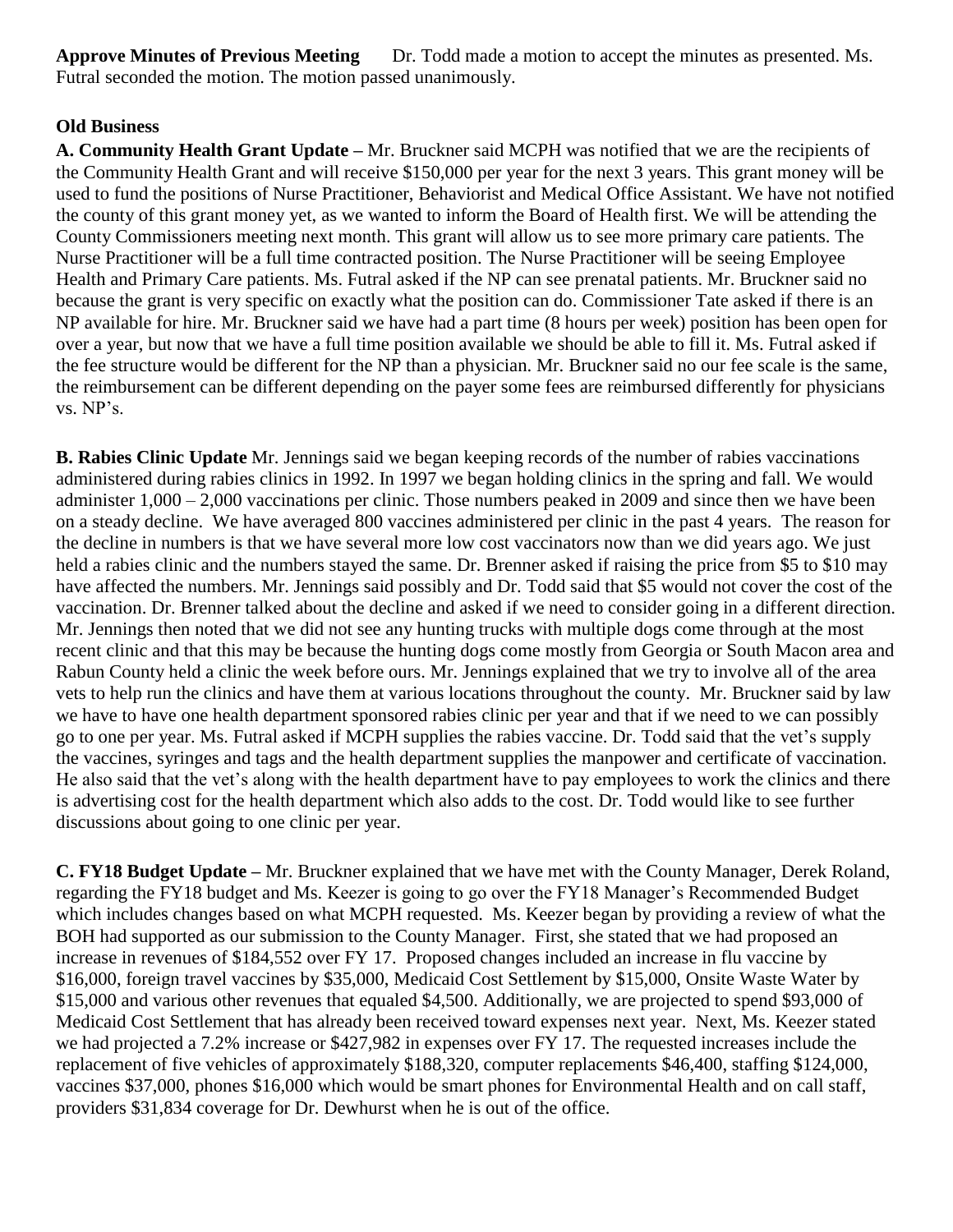The recommendation from the County Manager to the Board of County Commissions reduced our requested budget by \$288,489 after including a 2% increase in salary and fringe for staff. Reductions include: Vehicles  $($149,600)$ , staffing  $($27,874)$  which is the janitorial position, phones  $($21,522)$  with no approval for any additional or upgraded , provider coverage (\$46,138) leaving no coverage when Dr. Dewhurst is out of the office, public education and marketing (\$5,000) which is the full amount requested, dentures (\$9,900). Ms. Keezer stressed that both the marketing and denture requests came from this Board. Additional reductions in lab certifications (\$2,100) for certifications required to operate our lab, medical supplies (\$2,000), and general operating (\$16,804). Of these changes approximately \$9,000 was funds allocated for public health emergency response for outbreaks and other emergency responses. Mr. Bruckner stated the County Manager said there are funds available for us to access when an emergency occurs. Ms. Keezer continued sharing reductions in travel (\$5551) which was to cover mandatory training for Lab staff and colposcopy training for Dr. Dewhurst, equipment maintenance (\$2,000) to cover the costs of repairs to Lab, Environmental Health, and Child Dental equipment, if needed.

Commissioner Tate asked if the overall health department budget was increased from last year. Mr. Bruckner said from what the budget was last year there is an \$89,000 increase in county funding, but that is mostly due to the 2% cost of living increases. Mr. Bruckner explained that we are still talking with Mr. Roland and working on funding to keep a physician on site when Dr. Dewhurst is not available. This will be done by re-distributing monies already budgeted in contracted services. Equipment maintenance is another area that Mr. Bruckner and Mr. Roland we will be working on to put back in the budget, if possible. Mr. Bruckner said we are keeping the Board informed about the changes being made and no action by the Board is needed at this time. Ms. Phillips asked about the public education marketing piece of the budget. Mr. Bruckner said that the Board had requested funds be set aside for marketing health department services. The Board didn't ask for a specific dollar amount, just to have a budget for marketing. Ms. Phillips asked if the BOH is the middle man and why should they ask for things that just end up getting cut in the end. Commissioner Tate said that this budget is the County Managers proposal to the County Commissioners, but the Commissioners will make the final decision. He said if there are items that the Board would like to see put back in the budget he is here to listen and will take any suggestions back to the County. Ms. Phillips said it is just confusing what the role is as a BOH member when it comes to budget. Ms. Keezer said we have met twice with Mr. Roland. Mr. Bruckner said that Mr. Roland has stated that we have the best budget proposal in the county. Ms. Phillips commented on the dental budget change. Mr. Bruckner said that the denture money that we asked for 2 years ago has gone unspent and that is why it is taken out of the budget. Ms. Futral said she is very concerned about communicable disease coverage issues and infection control (janitorial position). She then asked how is this going to be addressed. Mr. Bruckner said we think we have the physician time covered. With regard to janitorial services he said that this is the third year we have asked for funding for janitorial services. He said county maintenance handles all of the cleaning at the health department and spends a half day a week at animal control and dental. Mr. Bruckner commented that the issue isn't the everyday cleaning, it's the level of environmental cleaning necessary for a healthcare facility that is in question and county maintenance lacks the capacity (staffing) to get it done. Ms. Phillips asked Mr. Bruckner what the most important items are that the BOH needs to speak up for. Mr. Bruckner said at this point in the budget process if we want to change anything that we will have to find it in our budget. Commissioner Tate said that one of the problems in government budgeting is there is no encouragement to save money because when you do save money the government takes it and uses it somewhere else. Commissioner Tate asked what items the BOH would like him to take to the commissioners. Mr. Bruckner said he has found ways in the budget to cover what he felt were the two most important (physician coverage and lab certification). Ms. Phillips mentioned that the BOH has been wanting to discuss county employee salaries for a long time and that isn't even in the budget at all. Ms. Futral asked what the most important issues are that the department hasn't been able to cover with existing funds. Mr. Bruckner said the janitor position. Commissioner Tate asked if we had a janitor would that free up county maintenance workers. Mr. Bruckner said no this person would only clean the clinical areas and the front area in animal control. There was then discussion on why this new position would have to clean the lobby and bathrooms in Animal Control and why county maintenance isn't doing that. Mr. Bruckner explained that currently nurses, MOA's dental hygienists are cleaning the clinical spaces and animal control officers are cleaning the lobby and restrooms at animal services. Mr. Bruckner said having this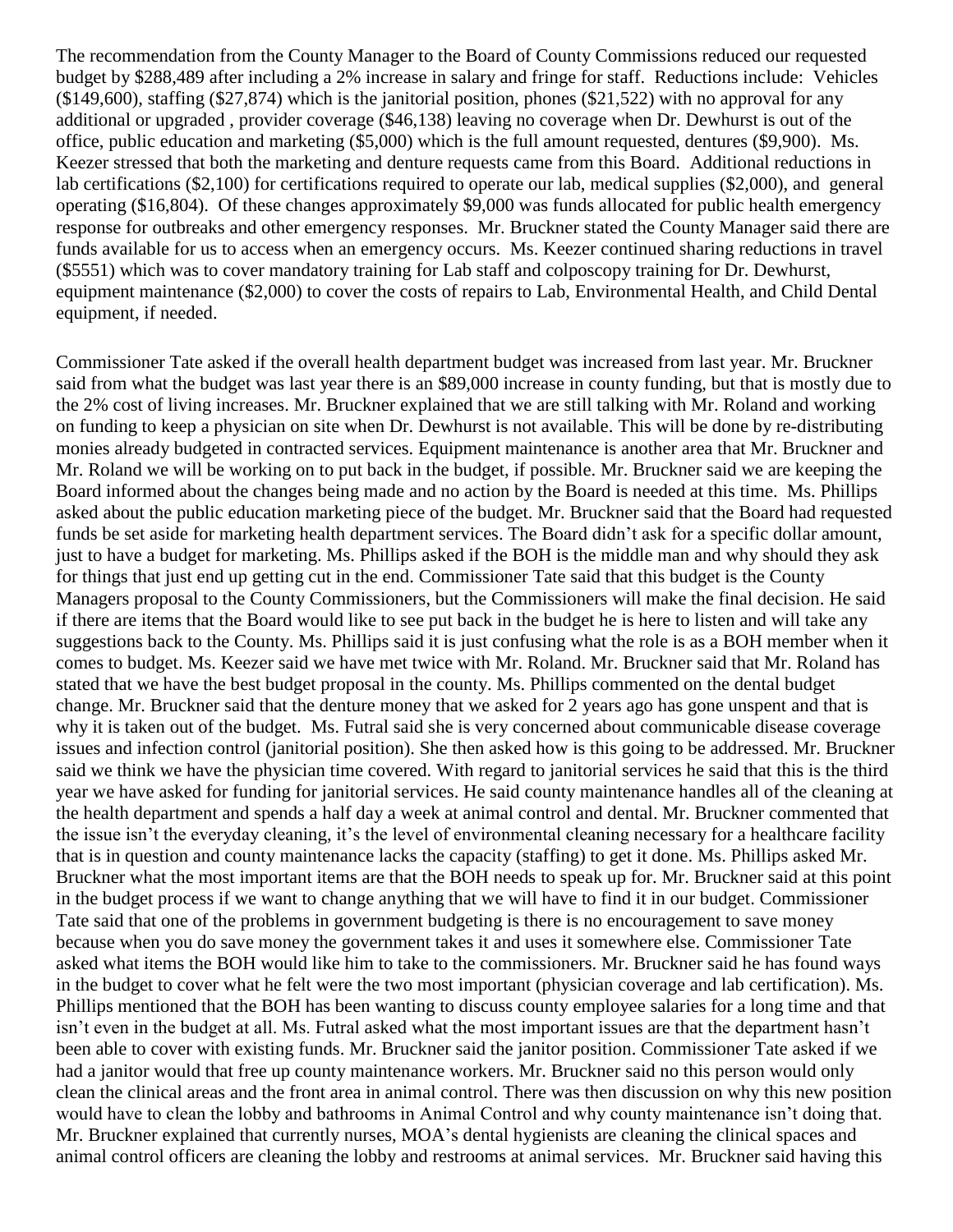position would help to meet accreditation requirements. Dr. Todd asked why the county maintenance isn't being used to clean the animal control. Mr. Bruckner said he doesn't know why, he was told that they used to do it when they first opened and that has been reduced to 1 day per week. Commissioner Tate said he will ask why county maintenance isn't cleaning animal control. Ms. Phillips asked if we need a motion from the board to support asking the commissioners to put the janitorial staff member back in the budget. Ms. Phillips made a motion to ask commissioners to look at the \$27,874 for the janitorial position. Dr. Bell seconded the motion. The motion passed unanimously. Ms. Phillips made another motion to add the marketing money back into the budget. Ms. Futral asked if the money decisions would have to come before the BOH before it could be spent. Dr. Brenner said he though it should be up to the discretion of the department. Ms. Murray asked if there was a second for Ms. Phillips motion. Dr. Todd seconded the motion. The motion passed unanimously. Commissioner Tate asked the Board members if there was anything we can't live without right now. Mr. Bruckner said the only other thing that would be helpful is smart phones for Environmental Health approximately \$14,040, but that he knew the Manager was working on a county wide plan for smart phones. Ms. Phillips made a motion for Commissioner Tate to request the money for phones for Environmental Health. Ms. Futral seconded the motion. The motion passed unanimously.

**D. Health Director's Evaluation 2016 –** Ms. Murray said that the 2016 Health Director's job description and evaluation have been completed.

**E. Maternal Health –** Mr. Bruckner showed a draft press release regarding the changes at the Angel Medical Center. This press release will not go out at this time. He said there are two complex problems. The mother baby unit is closing and Angel OB/GYN is downsizing to one physician and one midwife. Mr. Bruckner has been in discussions with Steve Heatherly from Harris Regional Hospital. They are looking at expanding their practice in Macon County. We haven't seen an influx of clients, but don't expect to see changes until July when the Angel OB practice changed occur. Ms. Futral asked if the staff they are leaving at that practice will be able to meet the needs of the clients/community. Mr. Bruckner said we don't know the answer to that. Mr. Bruckner said that Karen Gorby from Mission is trying to keep him updated as information comes available. It is my understanding that they will still be doing GYN surgeries at Angel and will have an outpatient clinic, but that is all I know at this time. We are not part of Mission, so we are not privy to all the information. We are talking with both Harris and Angel about contracts to cover all bases. We have a contract through July 1, 2017 with Mission beyond that we don't know what we will have. Our next BOH meeting is 3 or 4 days before the contract is up. If the board would like, we can appoint an ad-hoc committee to discuss things with or we can schedule a called BOH meeting if necessary. Mr. Bruckner said before he signs any contracts with Harris or Angel he would like the Committees input. Ms. Murray asked if anyone would like to be on the ad-hoc committee. Ms. Futral, Dr. Brenner and Ms. Murray volunteered to be on the committee. Mr. Bruckner said that our current contracts for clinic coverage and ultrasound with Angel are as follows: \$45 per ultrasound and \$400 per clinic (usually 4 hours per week). Not sure what we will get with Harris or Angel/Mission. Ms. Phillips asked to add Dr. Peterson to the ad-hoc committee if possible.

#### **New Business**

**A. Child Fatality Prevention Report** – Ms. Garrett handed out the 2015 Child Fatality Prevention report gave a brief description of the statistical information and recommendations of the report. She directed everyone to the back of their handout to statistical information and explained that there were 6 child deaths in Macon County in 2015 and that there have not been that many deaths since 2005. She explained that we are always reviewing the previous year's statistics and currently we are reviewing 2016. There have been 2 reviews in the  $1<sup>st</sup>$  quarter of  $2016$  and one to review in the  $2<sup>nd</sup>$  quarter. There were recommendations made based on the reviews. The deaths that occurred were all addressed in an appropriate manner. The deaths ranged from unpreventable to preventable. There were recommendations made. In the first quarter of 2016, we have carried over one death to multiple meetings due to the nature of the death. The committee has looked at this death very seriously and has researched all options on this case. The team continues to keep the Safe Surrender Law as a primary topic of conversation. We are sensitive to the need to keep the topic out in the public whenever possible. Car seat safety remains an issue for the team. In May of 2016, the MCPH sent two employees to become certified in car seat